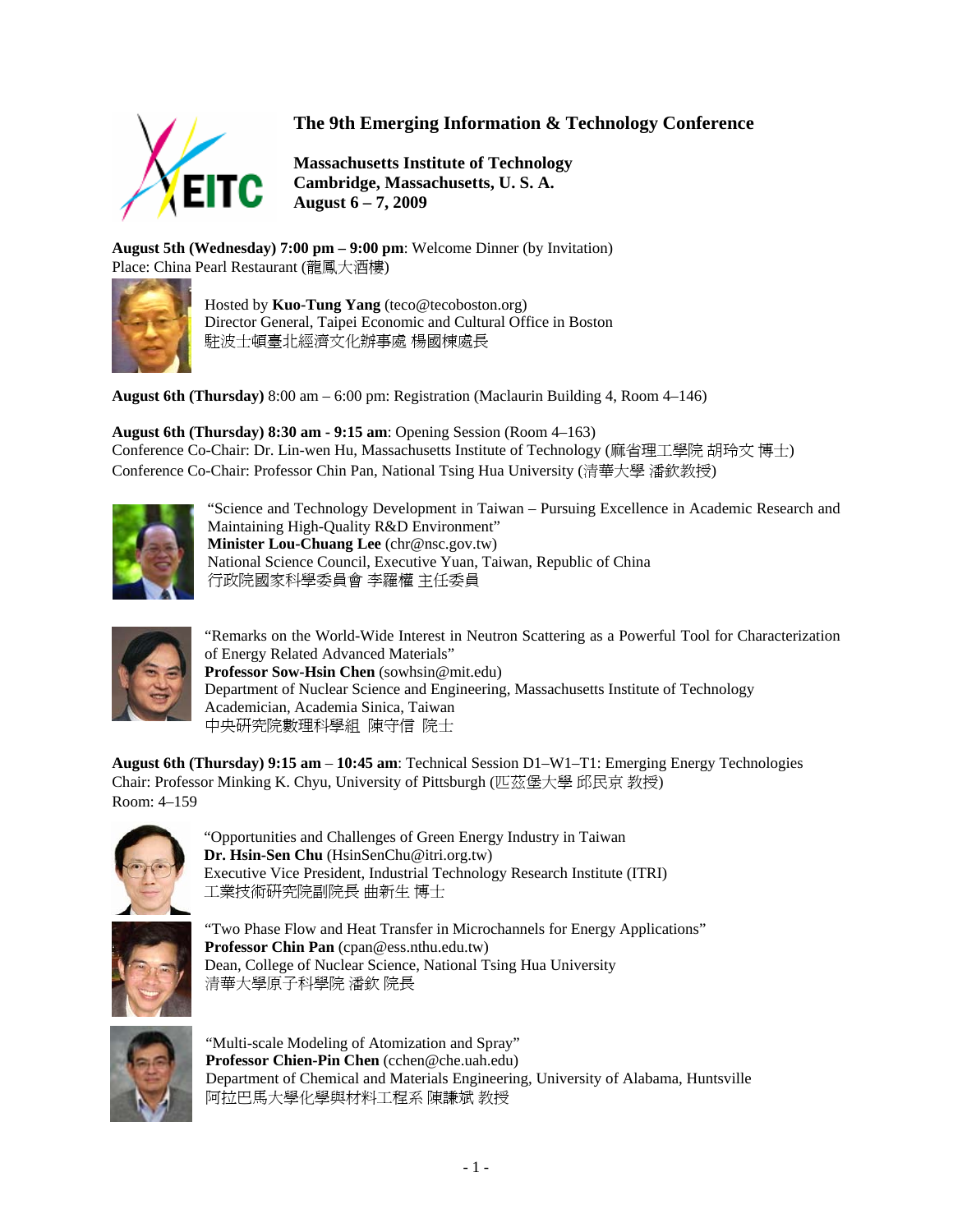**August 6th (Thursday) 9:15 am – 10:45 am**: Technical Session D1–W2–T1: Analysis in Genetic Studies Chair: Professor Jung-Ying Tzeng, North Carolina State University (北卡洛來那州立大學 曾仲瑩 教授) Room: 4–153



"A Forest-Based Approach in Genome Wide Association Study" **Professor Ching-Ti Liu** (ctliu@bu.edu) Department of Biostatistics, Boston University 波士頓大學生物統計系 柳清地 教授



"A Combined Approach Using Case-Control and Family Data with Consideration of Population Stratification"

**Professor Ren-Hua Chung** (rchung@med.miami.edu) Miami Institute for Human Genomics, University of Miami 邁阿密大學人類基因研究所 鍾仁華 教授



"Methods for Detecting Interactions between Genetic Polymorphisms and Prenatal Environment Exposure with a Mother-Child Design" **Professor Shuang Wang** (sw2206@columbia.edu) Mailman School of Public Health, Columbia University 哥倫比亞大學公共衛生學院 王爽 教授



"Kernel Machine Approaches for the Analysis of Genome Wide Association Studies" **Dr. Michael Chiao-An Wu** (mwu@hsph.harvard.edu) Department of Biostatistics, Harvard School of Public Health 哈佛大學公共衛生學院生物統計系 吳肇安 博士

**August 6th (Thursday) 9:15 am – 10:45 am**: Technical Session D1–W3–T1: Nanomaterial Chair: Professor Alex K.-Y. Jen, University of Washington (華盛頓大學 任廣禹 教授) Room: 4-149



"Novel Optical Properties of Semiconductor Nanocomposites" **Professor Yang-Fang Chen** (yfchen@phys.ntu.edu.tw) Department of Physics, National Taiwan University 台灣大學物理系 陳永芳 教授



"One-dimensional Nanomaterials for Energy Applications" **Dr. Kuei-Hsien Chen** (chenkh@pub.iams.sinica.edu.tw) Research Fellow, Institute of Atomic and Molecular Sciences, Academia Sinica, Taiwan 中央研究院原子與分子科學研究所 陳貴賢 博士



"Microreactor-Assisted Nano Deposition Process" **Professor Chih-hung (Alex) Chang** (changch@che.orst.edu) Department of Chemical Engineering, Oregon State University 奧勒岡州立大學化學工程系 張至弘 教授

**August 6th (Thursday) 9:15 am** – **10:45 am**: Technical Session D1–W4–T1: Baseband System-on-Chip Chair: Professor Hsi-Pin Ma, National Tsing-Hua University (清華大學 馬席彬 教授) Room: 4–145



"The Sandbridge Sandblaster SB3500 Low Power SoC Implementation" **Dr. John Glossner** (jglossner@sandbridgetech.com) CTO and Executive Vice President, Sandbridge Technologies, Lowell, Massachusetts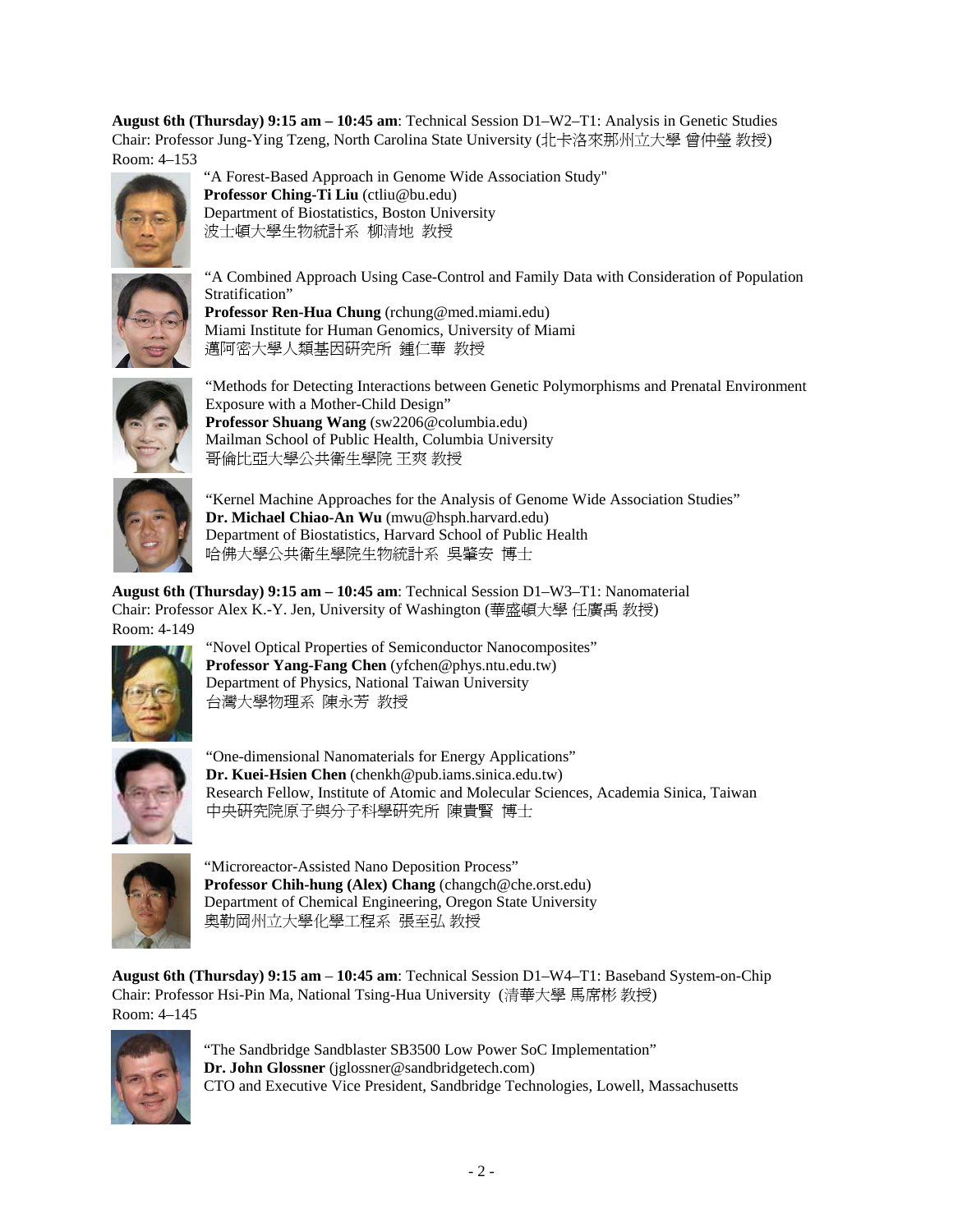

"A Baseband Testbed for Multiuser Mobile MIMO/OFDMA Communications" **Professor Hsi-Pin Ma** (hp@ee.nthu.edu.tw) Department of Electrical Engineering, National Tsing Hua University 清華大學電機工程系 馬席彬 教授

August 6th (Thursday) 10:45 am - 11:00 am: Break

**August 6th (Thursday) 11:00 am – 12:30 pm** : Technical Session D1–W1–T2: Energy Technologies Chair: Professor Chin Pan, National Tsing Hua University (清華大學 潘欽 教授) Room: 4–159



"Carbon Dioxide Capture and Sequestration" **Dr. Yee Soong** (yee.soong@netl.doe.gov) National Energy Technology Laboratory, U.S. Department of Energy 美國能源部國家能源技術實驗室 宋逸 博士



"Coal Gasification and Its Applications to Clean Energy" **Professor Ting Wang** (twang@uno.edu) Director of Energy Conversion and Conservation Center, University of New Orleans 紐奧良大學機械工程系 王亭 教授



"Carbon Capture Technology which Can Reduce Raging Sand Storm" **Dr. Hsiao-Yuan Bruce Li** (bli@21-centurysilicon.com) President and CTO, 21-Century Silicon, Garland, Texas 21-Century Silicon 總裁 李曉遠 博士

**August 6th (Thursday) 11:00 am – 12:30 pm**: Technical Session D1–W2–T2: Medicine and Public Health Chair: Professor Hung-Yi Chiou, Taipei Medical University (台北醫學大學 邱弘毅 教授) Room: 4–153



"New Therapeutic Technologies for Diabetes. Inhalation, Deposition, and Fate of Insulin and Other Therapeutic Proteins" **Professor Joseph Brain** (brain@hsph.harvard.edu) Department of Environmental Health, Harvard School of Public Health



"Taiwan Stroke Center and Registry – Current Issues in Research and Clinical Practice" **Professor Hung-Yi Chiou** (hychiou@tmu.edu.tw) Dean, College of Public Health and Nutrition, Taipei Medical University 台北醫學大學 公共衛生暨營養學院院長 邱弘毅 教授



"Genetic and Biochemical Predictors of Type 2 Diabetes in Women" **Professor Simin Liu** (siminliu@ucla.edu) Department of Epidemiology, UCLA School of Public Health 加州大學洛杉磯分校流行病學系 劉思敏 教授



"Nutrition and the Risks of Type 2 Diabetes and Cardiovascular Diseases" **Dr. Yiqing Song** (ysong3@rics.bwh.harvard.edu) Department of Medicine, Brigham and Women's Hospital and Harvard Medical School 哈佛醫學院布里翰婦女醫院 宋一青 博士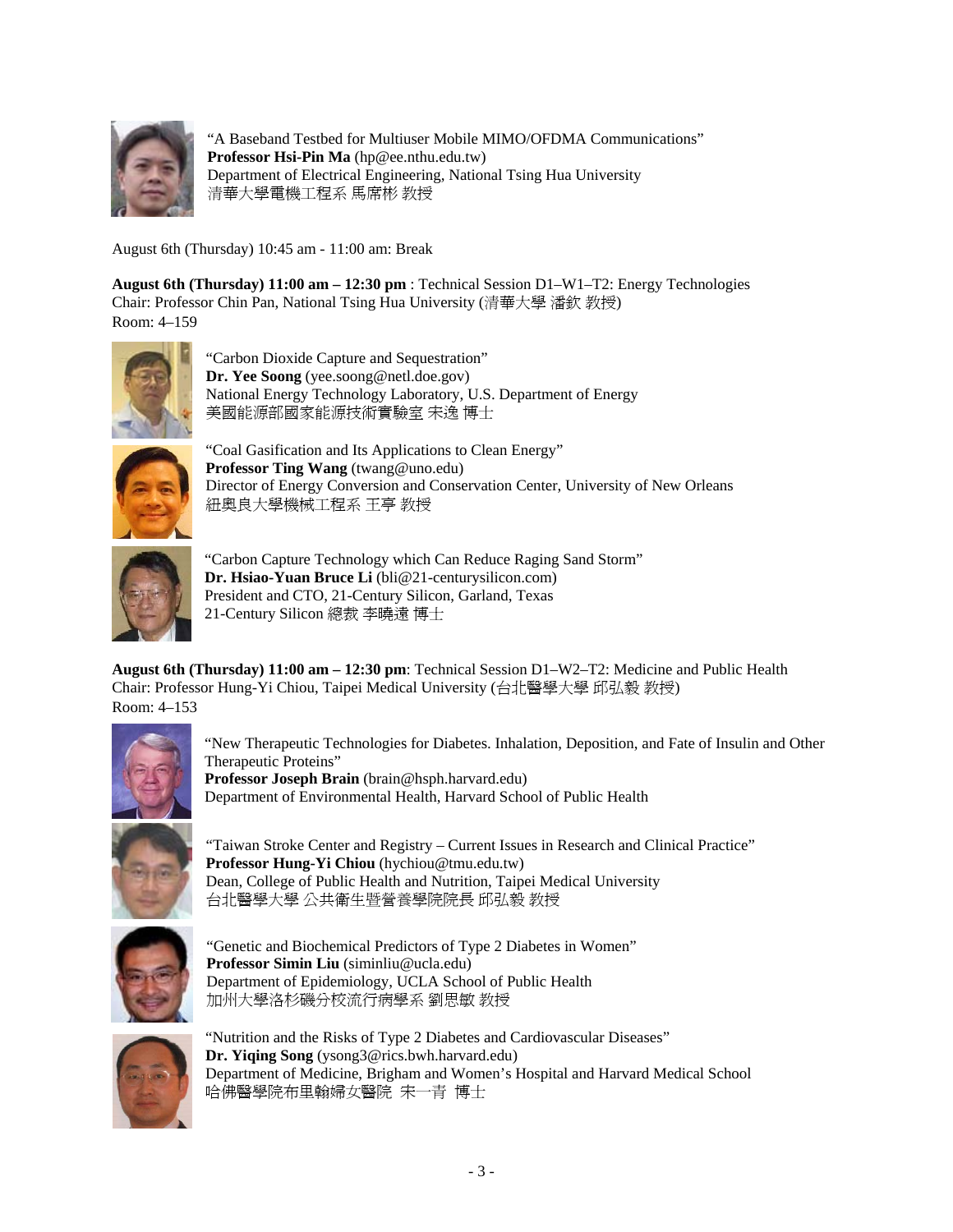**August 6th (Thursday) 11:00 am – 12:30 pm**: Technical Session D1–W3–T2: NEMS and MEMS Chair: Professor Fan-Gang Tseng, National Tsing Hua University (清華大學 曾繁根 教授) Room: 4–149



"Optical Micromirror Actuation Using Thermocapillary Effect in Microdroplets" **Professor Yen-Wen Lu** (ywleen@rit.edu) Microsystems Engineering, Rochester Institute of Technology 羅徹斯特理工學院微系統工程研究所 盧彥文 教授



"A Gas Sensing System for Indoor Air Quality and Polluted Environmental Monitoring" **Professor Da-Jeng Yao** (djyao@mx.nthu.edu.tw) Institute of NanoEngineering and MicroSystems, National Tsing-Hua University 清華大學奈米工程與微系統研究所 饒達仁 教授



"From High Throughput Protein Micro Array toward Ultra High Sensitive Single Molecule Nanoarray" **Professor Fan-Gang Tseng** (fangang@ess.nthu.edu.tw) Department of Engineering and System Science, National Tsing Hua University 清華大學工程與系統科學系 曾繁根 教授

**August 6th (Thursday) 11:00 am – 12:30 pm**: Technical Session D1–W4–T2: Medical IC Chair: Professor Darrin Young, Case Western Reserve University (凱斯西儲大學 楊駿 教授) Room: 4–145



"Silicon NMR Radio-Frequency Biomolecular Sensor" **Professor Donhee Ham** (donhee@seas.harvard.edu) School of Engineering & Applied Sciences, Harvard University



"A Release-on-Demand Wireless CMOS Drug Delivery SoC Based on Electrothermal Activation Technique" **Professor Yao-Joe Joseph Yang** (yjy@ntu.edu.tw)

Associate Chair, Department of Mechanical Engineering, National Taiwan University 台灣大學機械工程系 楊燿州 教授



"A Wireless and Batteryless 10-bit Implantable Blood Pressure Sensing Microsystem for Real-time Genetically Engineered Mice Monitoring" **Professor Darrin J. Young** (djy@case.edu) Department of Electrical Engineering and Computer Science, Case Western Reserve University 凱斯西儲大學電機工程與計算機科學系 楊駿 教授

**August 6th (Thursday) 12:30 pm** – **1:45 pm**: Lunch (Stratton Student Center W20 – 407)



"Hi-Tech Investment Opportunities in the New Era of Cross-Strait Relations" **Julian Lee** (trlee@taitra.org.tw) Director, Taiwan Trade Center, New York 對外貿易發展協會駐紐約辦事處主任 李再仁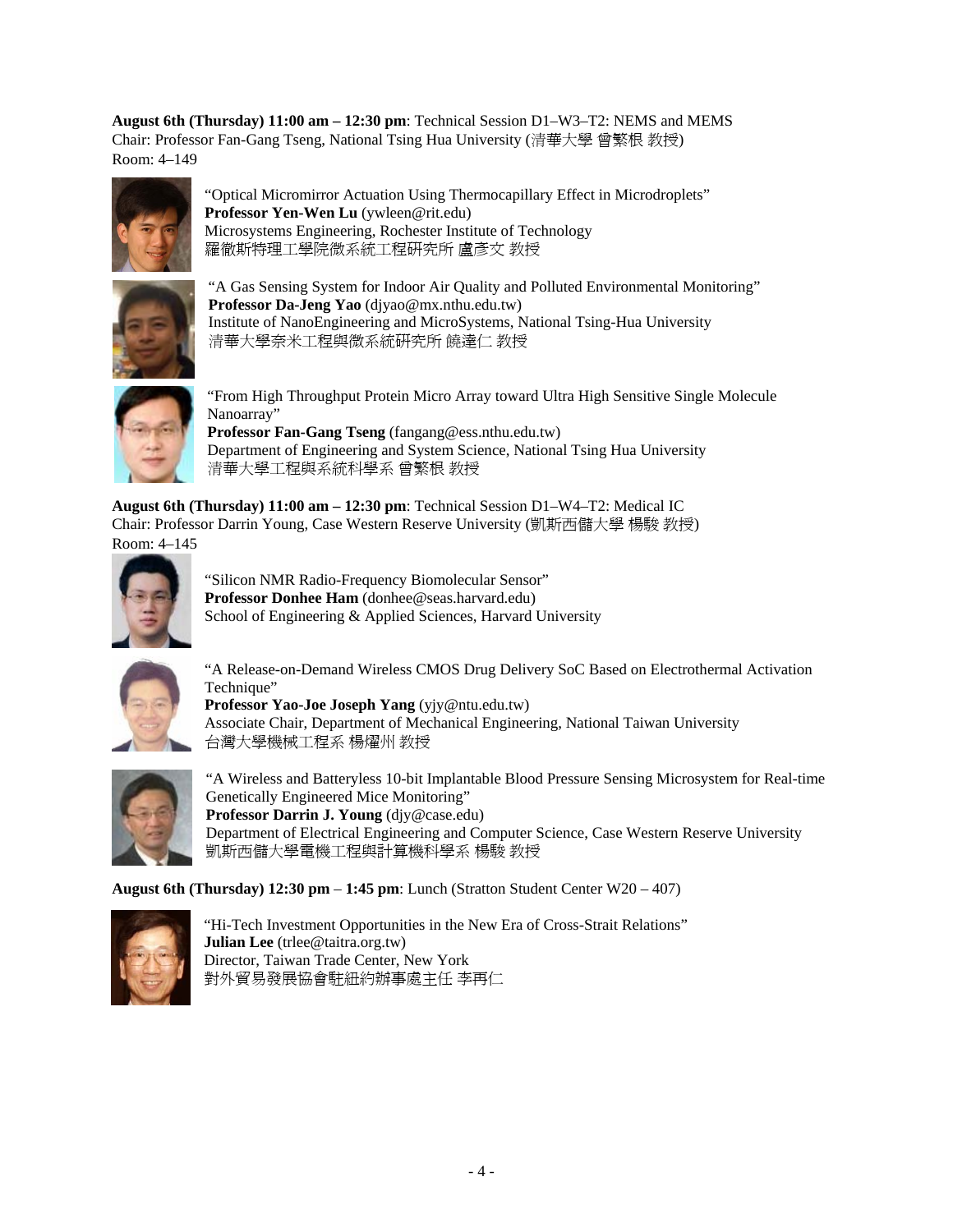**August 6th (Thursday) 1:45 pm - 2:45 pm**: Keynote Session D1–W1–K1: Energy and Nanotechnology Chair: Professor Chin Pan, National Tsing Hua University (清華大學 潘欽 教授) Room: 4–159





"Nanotechnology for Energy Applications" **Professor Gang Chen** (gchen2@mit.edu) Director of Micro and Nano Engineering Laboratories, Massachusetts Institute of Technology 麻省理工學院機械工程系 陳剛 教授

**August 6th (Thursday) 1:45 pm - 2:45 pm**: Keynote Session D1–W2–K1: Biotechnology Chair: Professor Li-San Wang, University of Pennsylvania (賓州大學 王立三 教授) Room: 4–153



"Epigenetic Regulation of Memory Formation in Health and Disease" **Professor Li-Huei Tsai** (lhtsai@mit.edu) Department of Brain and Cognitive Sciences, Massachusetts Institute of Technology Academician, Academia Sinica, Taiwan 中央研究院生命科學組 蔡立慧 院士

**August 6th (Thursday) 1:45 pm – 2:45 pm**: Keynote Session D1–W4–K1: System on Chip Chair: Professor Sao-Jie Chen, National Taiwan University (台灣大學 陳少傑 教授) Room: 4–145



"Mobile Phones and Multicores: Programming Nightmare or Architectural Renaissance" **Professor Arvind** (arvind@csail.mit.edu) Computer Science and Artificial Intelligence Laboratory, Massachusetts Institute of Technology

**August 6th (Thursday) 2:45 pm – 4:15 pm**: Technical Session D1–W1–T3: Fuel Cells Chair: Professor Ping-Hei Chen, National Taiwan University (台灣大學 陳炳煇 教授) Room: 4–159



"Molecular Quantum Mechanics and Multiscale Design of Fuel Cells and Photoelectrochemical Cells"

**Professor Che-Wun Hong** (cwhong@pme.nthu.edu.tw) Department of Power Mechanical Engineering, National Tsing Hua University 清華大學動力機械系 洪哲文 教授



"Optimization of Proton Exchange Membrane Fuel Cells by Inverse Heat Transfer Theory" **Professor Chin-Hsiang Cheng** (chcheng@mail.ncku.edu.tw) Department of Aeronautics and Astronautics, National Cheng Kung University 成功大學航空太空工程研究所 鄭金祥 教授



"Characteristic and Findings of Hydrogen Literature and Full Cell Patents: 1965 – 2006" **Professor Ming-yueh Tsay** (mytsay@nccu.edu.tw) Graduate Institute of Library, Information and Archival Studies, National Chengchi University 政治大學圖書資訊與檔案學研究所 蔡明月 教授

**August 6th (Thursday) 2:45 pm – 4:15 pm**: Technical Session D1– W2– T3: Systems Biology Chair: Professor Jung-Hsien Chiang, National Cheng Kung University (成功大學 蔣榮先 教授) Room: 4-153



"Systems Approaches towards Brain Tumor Biology" **Dr. Leslie Chen** (lchen@systemsbiology.org) Post Doctoral Fellow, Institute for Systems Biology, Seattle 系統生物研究所 陳彥瑜博士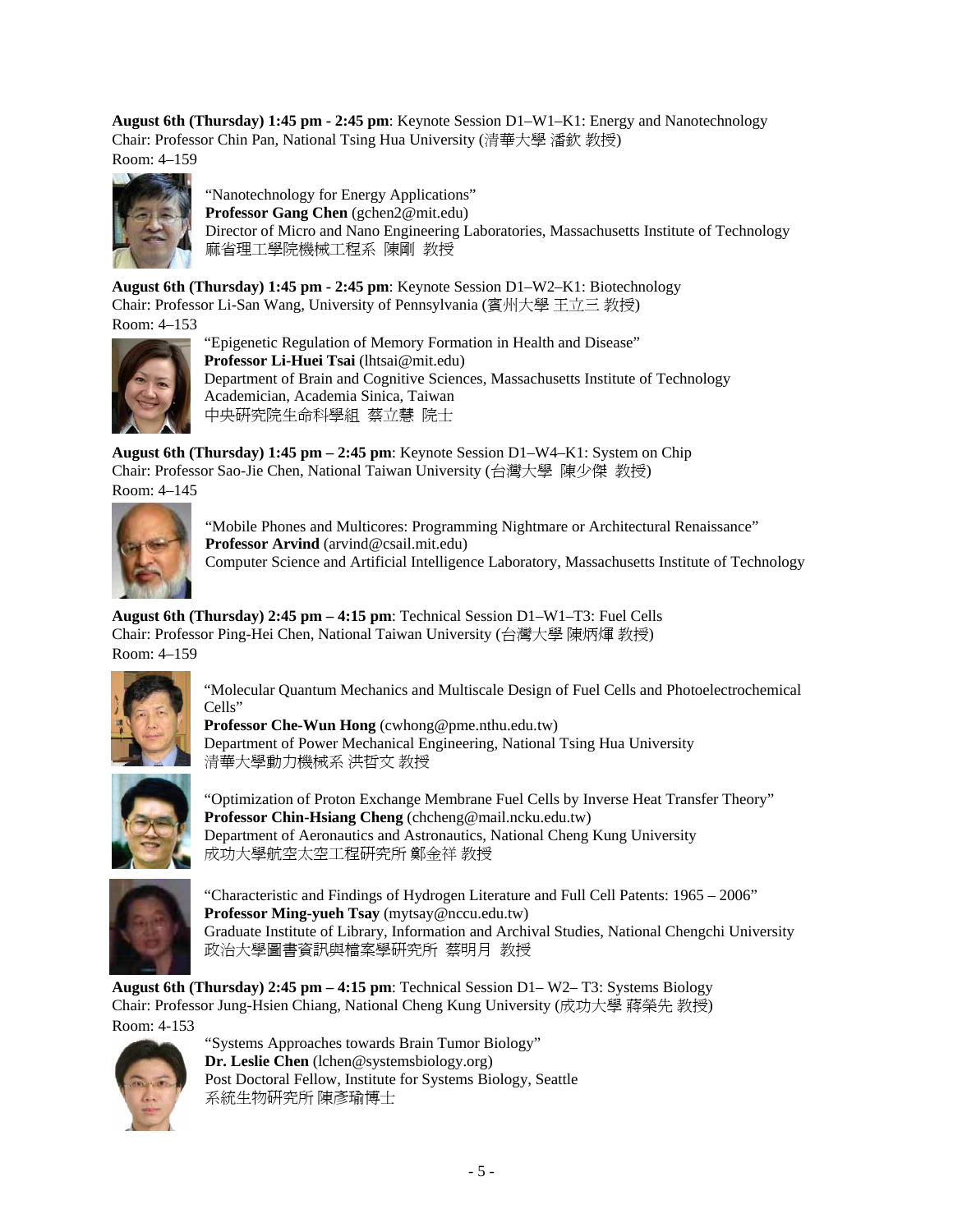

"Runx1 is Required for the Endothelial to Haematopoietic Cell Transition but not Thereafter" **Dr. Michael Jin-Feng Chen** (michchen@mail.med.upenn.edu) Post-doc Fellow, School of Medicine, University of Pennsylvania 賓州大學醫學院 陳錦峰 博士



"Role and Mechanism of Alpha-E-Catenin in Regulation of Intercellular Adhesion and Cell Proliferation" **Dr. Wen-Hui Lien** (wlien@mail.rockefeller.edu)

Postdoctoral Fellow, The Rockefeller University, New York 洛克菲勒大學 連文慧 博士

**August 6th (Thursday) 2:45 pm – 4:15 pm** : Technical Session D1-W3-T3: Polymer Solar Cell Chair: Professor Yang-Fang Chen, National Taiwan University (台灣大學 陳永芳 教授) Room: 4-149



"New Side-Chain Tethered Polythiophene for Heterojunction Solar Cell" **Professor Kung-Hwa Wei** (khwei@mail.nctu.edu.tw) Chairman, Department of Materials Science and Engineering, National Chiao-Tung University 交通大學 材料科學與工程系 韋光華 主任



"ZnO Nanorod Hybrid Material for High Efficient Photovoltaic Device" "Fabrication of Submicron Optical Cavity by Using Laser Reformation Technique" **Professor Ching-Fuh Lin** (cflin@cc.ee.ntu.edu.tw) Graduate Institute of Photonics and Optoelectronics, National Taiwan University 台灣大學光電工程學研究所 林清富 教授



"Molecular Self-Assembly for Flexible Electronics" **Professor Hong Ma** (hma@u.washington.edu) Department of Materials Science & Engineering, University of Washington 華盛頓大學材料科學與工程系 麻洪 教授

**August 6th (Thursday) 2:45 pm – 4:15 pm**: Technical Session D1**–**W4**–**T3: Design Automation Chair: Professor Yao-wen Chang, National Taiwan University (台灣大學 張耀文 教授) Room: 4**–**145



"Manufacturing for Design"

**Professor Martin D. F. Wong** (mdfwong@illinois.edu) Department of Electrical and Computer Engineering, University of Illinois, Urbana Champaign 伊利諾大學電機與計算機工程系 黃定發 教授



"VLSI and LCD Process Variation Analysis and Cures" **Professor Charlie Chung-Ping Chen** (cchen@cc.ee.ntu.edu.tw) Department of Electrical Engineering, National Taiwan University 台灣大學電機工程系 陳中平 教授



"Scalable Hardware Synthesis and Verification with Craig Interpolation" **Professor Jie-Hong Roland Jiang** (jhjiang@cc.ee.ntu.edu.tw) Department of Electrical Engineering, National Taiwan University 台灣大學電機工程系 江介宏 教授

August 6th (Thursday)  $4:15 \text{ pm} - 4:30 \text{ pm}$ : Break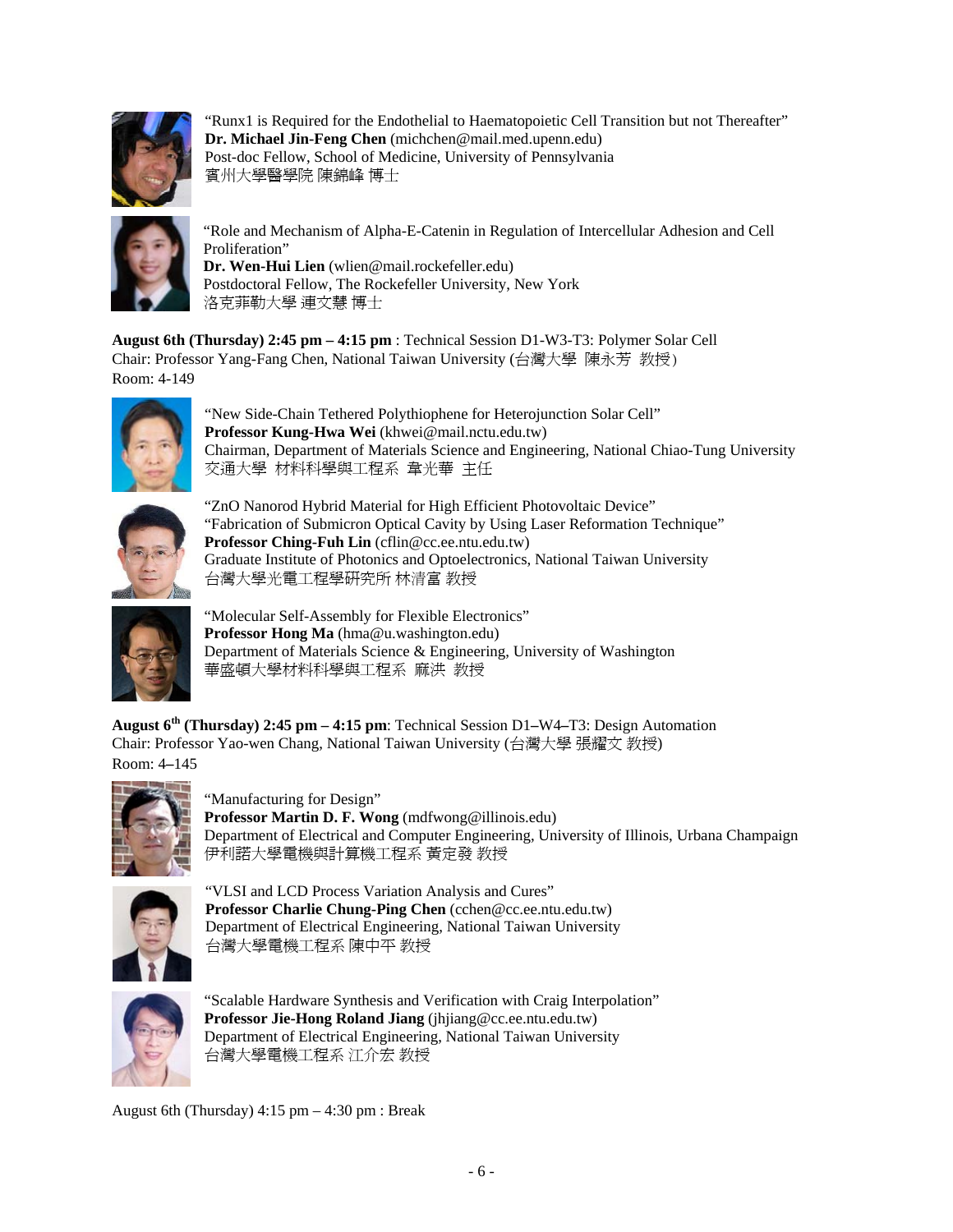**August 6th (Thursday) 4:30 pm – 6:00 pm**: Technical Session D1**–**W1**–**T4: Green Energy Chair: Dr. Sean Shao-Hwa Wang, Industrial Technology Research Institute (工業技術研究院 王韶華 博士) Room: 4**–**159



"Biomass-Ethanol Conversion: A Renaissance of Fermentation Technologies" **Professor J. H. David Wu** (davidwu@che.rochester.edu) Department of Chemical Engineering, University of Rochester 羅徹斯特大學化學工程系 吳政惠 教授



"Smarter Energy" **Dr. Jen-Yao Chung** (jychung@us.ibm.com) Senior Manager, Industry Technology and Solutions, IBM Thomas J. Watson Research Center IBM 國際商業機械公司 華生研究中心 鐘健堯 博士



"Accelerate the Path to Renewable Energy by Business Model Innovation" **Dr. Sean Shao-Hwa Wang** (seanwang@itri.com) President, Industrial Technology Research Institute (ITRI) International, San Jose 工業技術研究院北美公司總經理 王韶華 博士



"Impact of Green Building on Global Warming" **Professor Jeffrey S. Seigel** (jeffreyseigel@optonline.net) Department of Civil Engineering, Polytechnic Institute of New York University

**August 6th (Thursday) 4:30 pm – 6:00 pm**: Technical Session D1**–**W2**–**T4: Medicine and Public Health Chair: Professor Hong-Yo Kang, Chang Gung University (長庚大學 康宏佑教授) Room: 4**–**153



"Ubiquitination in Signal Transduction and Cancer" **Professor Hui-Kuan Lin** (hklin@mdanderson.org) The University of Texas M. D. Anderson Cancer Center, Houston 德州大學安得生癌症中心 林慧觀教授



"Molecular Mechanisms and Clinical Relevance of Androgen and Androgen Receptor Actions" **Professor Hong-Yo Kang** (hkang3@mail.cgu.edu.tw) Graduate Institute of Clinical Medical Sciences, Chang Gung University 長庚大學臨床醫學研究所 康宏佑 教授



"Vitamin D Metabolism and Its Role on the Natural History of Prostate Cancer" **Professor Tai Cheng Chen** (taichen@bu.edu) Section of Endocrinology, Diabetes, and Nutrition, Boston University School of Medicine 波士頓大學醫學院內分泌糖尿營養科 陳泰成 教授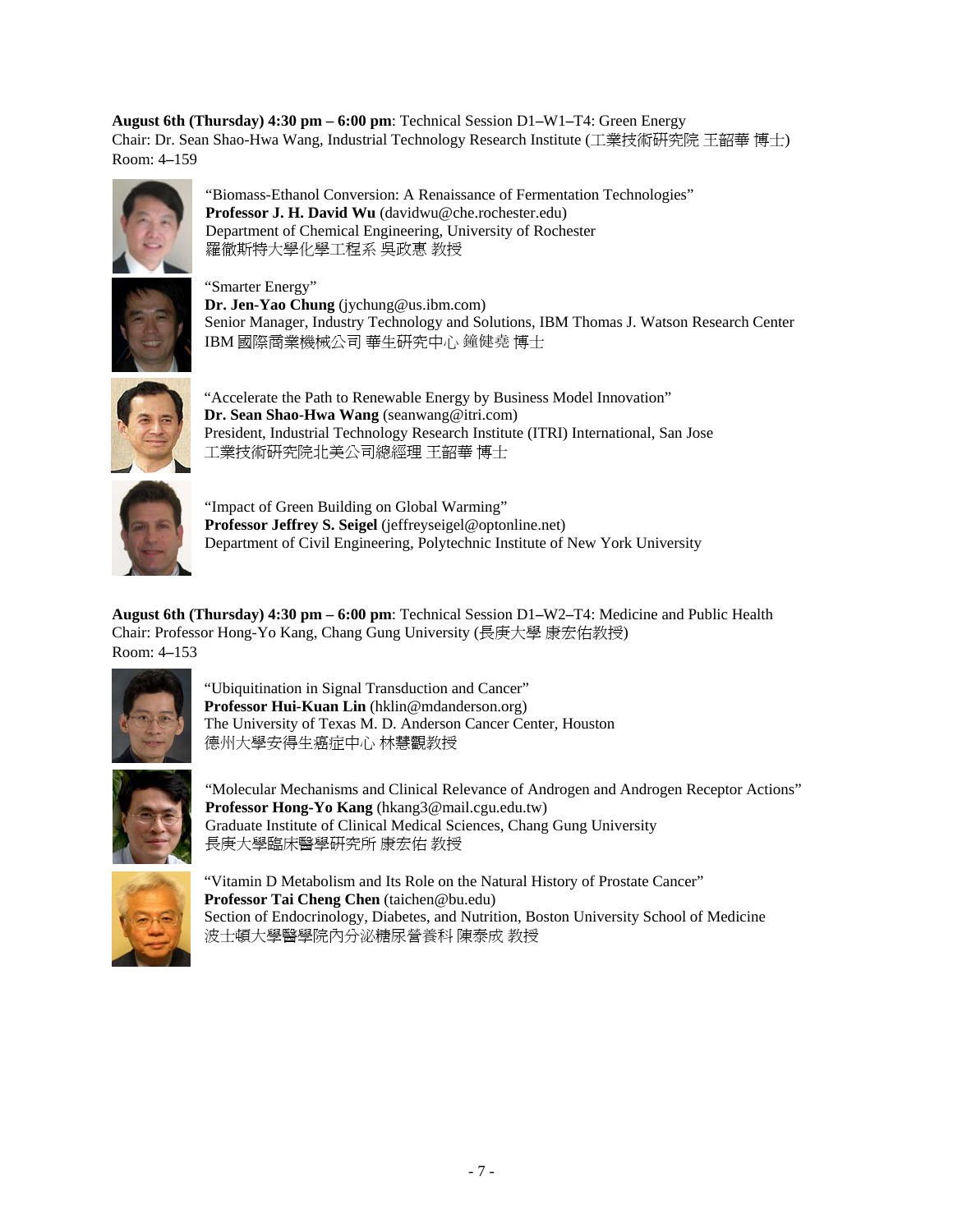**August 6th (Thursday) 4:30 pm – 6:00 pm**: Technical Session D1**–**W3**–**T4: NEMS and MEMS Chair: Professor Jeff Tza-Huei Wang, Johns Hopkins University (約翰霍普金斯大學 王澤輝 教授) Room: 4**–**149



"Creating the Next-Generation Small-Scale Machines for Precision Engineering, Microscopy and Biomedical Applications" **Dr. Shih-Chi Chen** (scchen@mit.edu) Research Fellow, Wellman Center for Photomedicine, Massachusetts General Hospital 麻省總醫院生醫光電中心 陳世祈 博士



"General Electric Manipulations of Microfluids" **Professor Shih-Kang Fan** (skfan@mail.nctu.edu.tw) Institute of Nanotechnology, National Chiao Tung University 交通大學奈米科技研究所 范士岡 教授



"Industrial Applications of MEMS - From Implantable Silicon Probe to Optical Switch" **Dr. Pinyen Lin** (pinyen.lin@xerox.com) Senior Research Scientist, Xerox Research Center, Webster, New York 美國全錄公司研究中心 林斌彥 博士



"Convergence of Quantum Dot Biosensors and Microfluidic Single Molecule Spectroscopy for Molecular Analysis of Diseases" **Professor Jeff Tza-Huei Wang** (thwang@jhu.edu) Departments of Mechanical Engineering & Biomedical Engineering, Johns Hopkins University 約翰霍普金斯大學機械工程系與生物醫學工程系 王澤輝 教授

**August 6th (Thursday) 4:30 pm – 6:00 pm**: Technical Session D1–W4–T4: Computer and Communication Chair: Professor Chen-Mou Cheng, National Taiwan University (台灣大學 鄭振牟 教授) Room: 4–145



"Low Power Wireless Communication Makes the World Freedom of Connect" **Z. K. Cheng** (zkc@ichipdesign.com) Vice President and Chief Architect, iCHIPdesign International, Garland, Texas iCHIPdesign 副總裁 鄭志剛



"Telecom Transformation and Business Model Required for Future Telematics Services" **Dr. Shing TenqChen** (stc@cht.com.tw) Chunghwa Telecom Laboratories, Taiwan 中華電信公司電信研究所 鄧陳興 博士



"Cryptographic Computing on Graphics Cards" **Professor Chen-Mou Cheng** (ccheng@cc.ee.ntu.edu.tw) Department of Electrical Engineering, National Taiwan University 台灣大學電機工程系 鄭振牟 教授

**August 6th (Thursday) 7:00 pm – 9:00 pm**: Conference Dinner (by Invitation) Place: China Pearl Restaurant (龍鳳大酒樓)



Hosted by **Minister Lou-Chuang Lee** (chr@nsc.gov.tw) National Science Council, Executive Yuan, Taiwan, Republic of China 行政院國家科學委員會 李羅權主任委員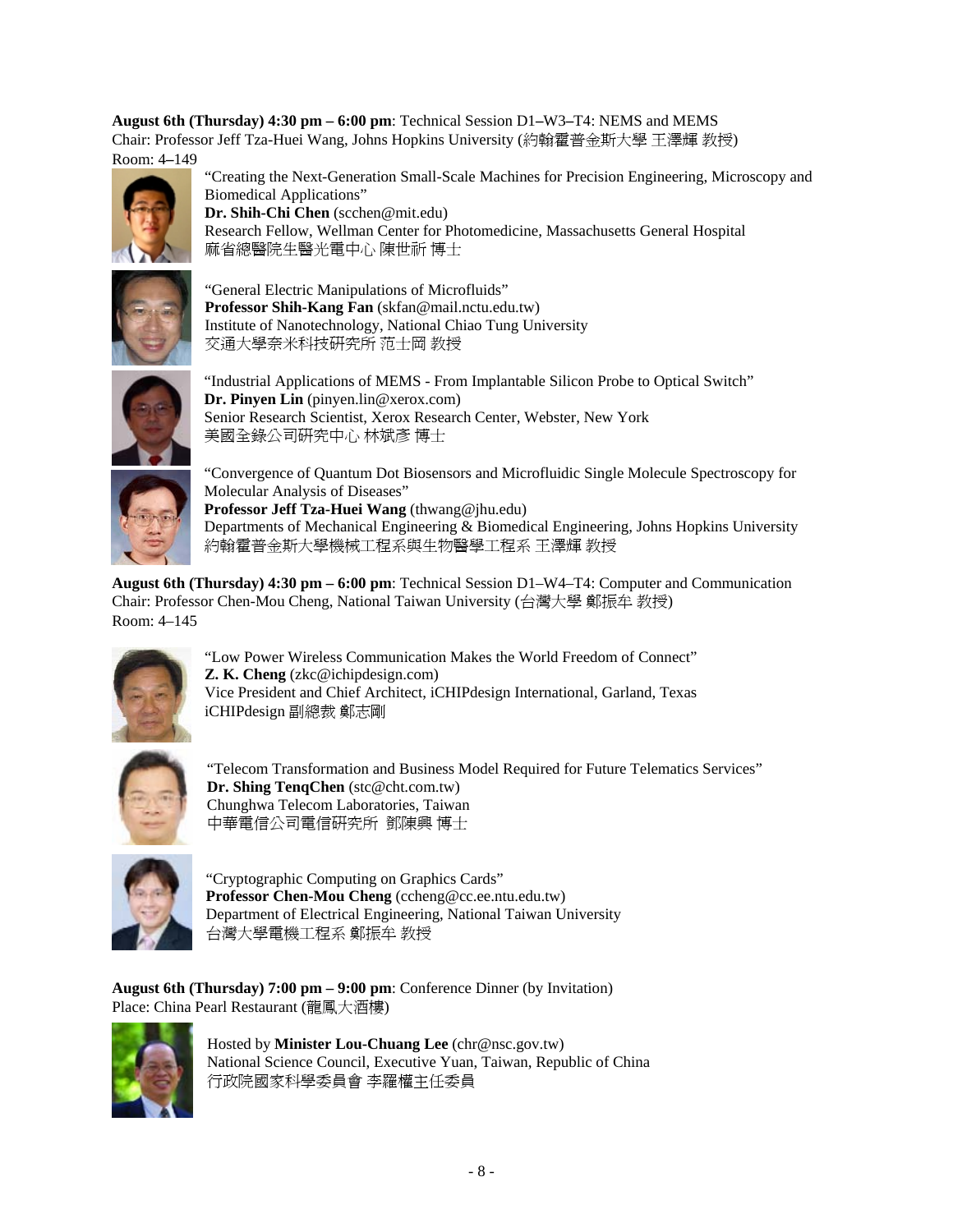**August 7th (Friday)** 9:00 am – 12:00 pm: Registration (Maclaurin Building 4, Room 4–146)

**August 7th (Friday) 9:15 am** – **10:45 am**: Technical Session D2–W1–T1: Nuclear and Hydrogen Energy Chair: Professor Minking Chyu, University of Pittsburgh (匹茲堡大學 邱民京 教授) Room: 4–159



"A Preliminary Study of High Temperature Gas Cooled Reactor and Hydrogen Production in Taiwan"

**Professor Ching-Chang Chieng** (cchieng@ess.tshu.edu.tw) Department of Engineering Sciences and Systems, National Tsing Hua University 清華大學工程科學與系統系 錢景常 教授



"A View of Nuclear Hydrogen Production in Large Scale Power Generation System" **Professor Minking Chyu** (mkchyu@pitt.edu) Chair, Department of Mechanical Engineering and Materials Science, University of Pittsburgh 匹茲堡大學機械工程與材料科學系主任 邱民京 教授



"Boiling Heat Transfer Enhancement of Nanoparticle Thin Film Coatings" **Dr. Lin-wen Hu** (lwhu@mit.edu) Associate Director, MIT Nuclear Reactor Laboratory 麻省理工學院核子反應爐實驗室副主任 胡玲文 博士

**August 7th (Friday) 9:15 am** – **10:45 am**: Technical Session D2–W2–T1: Biomedical Imaging Technology Chair: Dr. Yin-Ching Iris Chen, Massachusetts General Hospital (麻省總醫院 陳盈靜 博士) Room: 4–153



"Constructing a Rich Internet Application (RIA) framework for PACS" **Professor Chia-Hung Hsiao** (chhsiao@mail.tcu.edu.tw) Department of Medical Informatics, Tzu Chi University 慈濟大學醫學資訊系 蕭嘉宏 教授



"Clinical Application of Diffusion MRI" **Dr. J.-Y. George Chiou** (jychiou@bwh.harvard.edu) Department of Radiology, Brigham and Women's Hospital, Harvard Medical School 哈佛大學醫學院 布里翰婦女醫院 放射科 邱志遠 博士



"Using High-Resolution Multi-Sliced CT for Coronary Angiography" **Dr. Chun-Shan Sam Yam** (csyam@bidmc.harvard.edu) Department of Radiology, Beth Israel Deaconess Medical Center, Harvard Medical School 哈佛大學醫學院 貝絲·以色列·狄肯思醫學中心 放射科 任鎮山 博士



"Pharmacological MRI, Neuroscience, Neurodegeneration, and Drug Discovery" **Dr. Yin-Ching Iris Chen** (iris@nmr.mgh.harvard.edu) Athinoula A. Martinos Center for Biomedical Imaging, Massachusetts General Hospital 麻省總醫院 生物醫學影像中心 陳盈靜 博士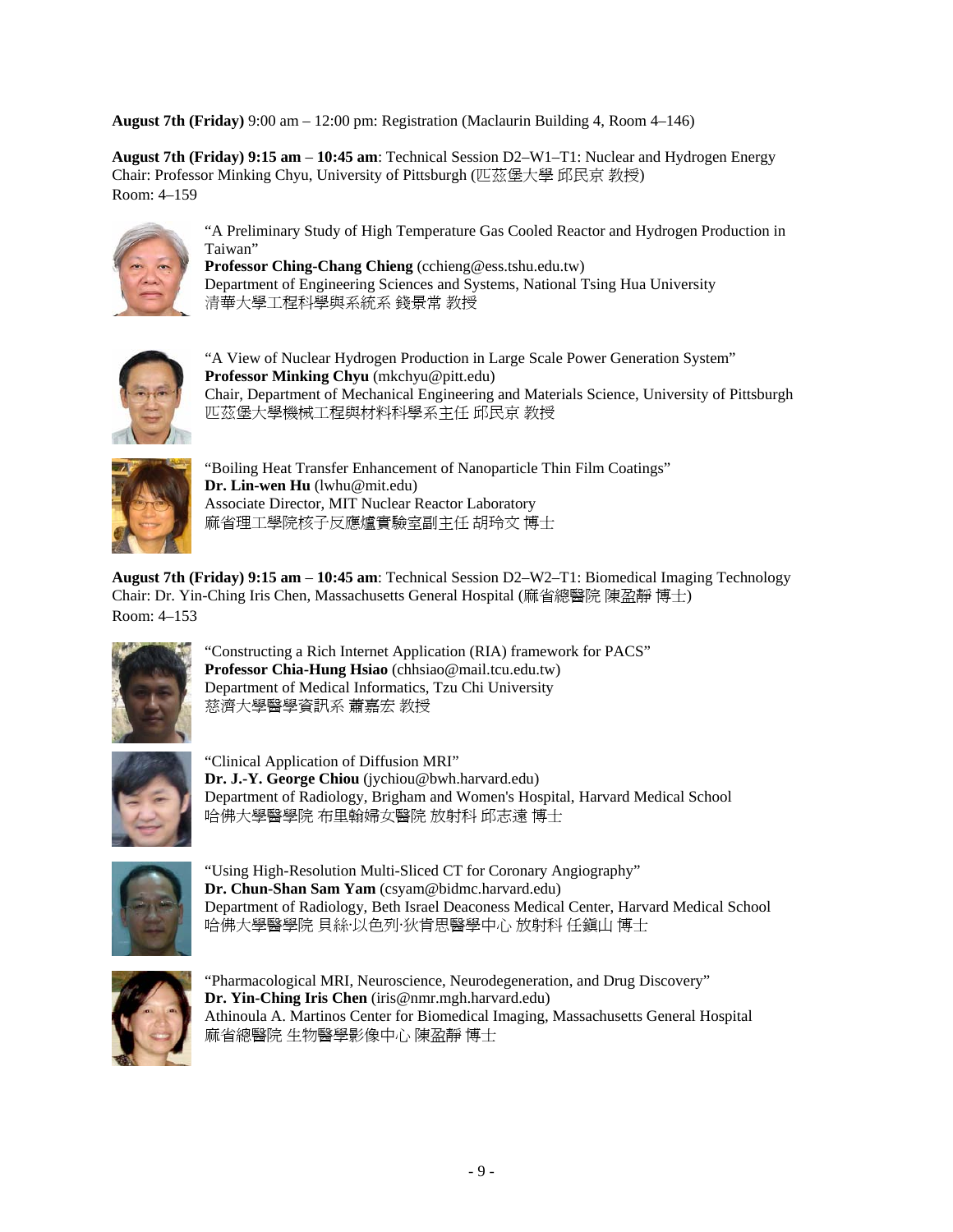**August 7th (Friday) 9:15 am** – **10:45 am**: Technical Session D2–W3–T1: Nanotechnology Chair: Professor Kung-Hwa Wei, National Chiao-Tung University (交通大學 韋光華 教授) Room: 4–149



"Carbon Nanotubes for Energy Storage and Conversion Devices" **Professor Bingqing (B.Q.) Wei** (weib@udel.edu) Department of Mechanical Engineering, University of Delaware 德拉瓦大學 機械工程系 魏秉庆 教授



"Microphase Seperation Nanostructure and Nanoparticles for Proton Exchange Membranes Used in Fuel Cells" **Professor Chi-Yang Chao** (cychao138@ntu.edu.tw)

Department of Materials Science and Engineering, National Taiwan University 台灣大學材料科學與工程系 趙基揚 教授



"Converting an Inconvenient Truth into a Convenient Business" Peter C. Mei (pmei@21-centurysilicon.com) Chairman and CEO, 21-Century Silicon, Garland, Texas 21-Century Silicon 執行長 梅家駒

**August 7th (Friday) 9:15 am** – **10:45 am**: Technical Session D2–W4–T1: Multi-Processor Chair: Professor Wei Hwang, National Chiao-Tung University (交通大學 黃威 教授) Room: 4-145



"H.264 Video CODEC" **Professor Kenneth Hsu** (kwheec@ritvax.isc.rit.edu) Department of Computer Engineering, Rochester Institute of Technology 羅徹斯特理工學院計算機工程系 許根旺 教授



"Microdisplay for Mobile Video Revolution" **Dr. Bor-Yeu Tsaur** (btsaur@kopin.com) Executive Vice President and General Manager, Kopin Corporation, Westborough, Massachusetts 高平磊晶科技 執行副總裁 曹伯禹 博士



"Sense and Avoid Technology for Unmanned Aircraft Access to National Airspace" **Dr. Won-Zon Chen** (won-zon.chen@ngc.com) Northrop Grumman Aerospace Systems, El Segundo, California 諾斯洛普葛魯曼公司 陳萬鍾 博士

August 7th (Friday) 10:45 am **–** 11:00 am: Break

**August 7th (Friday) 11:00 am – 12:30 pm**: Technical Session D2–W1–T2: Micro- and Nanoscale Energy Systems Chair: Professor Ping-Hei Chen, National Taiwan University (台灣大學 陳炳煇 教授) Room: 4-159



"Sensor Network for Energy-Saving Applications" **Professor Ping-Hei Chen** (phchen@ntu.edu.tw) Department of Mechanical Engineering, National Taiwan University 台灣大學機械工程系 陳炳煇 教授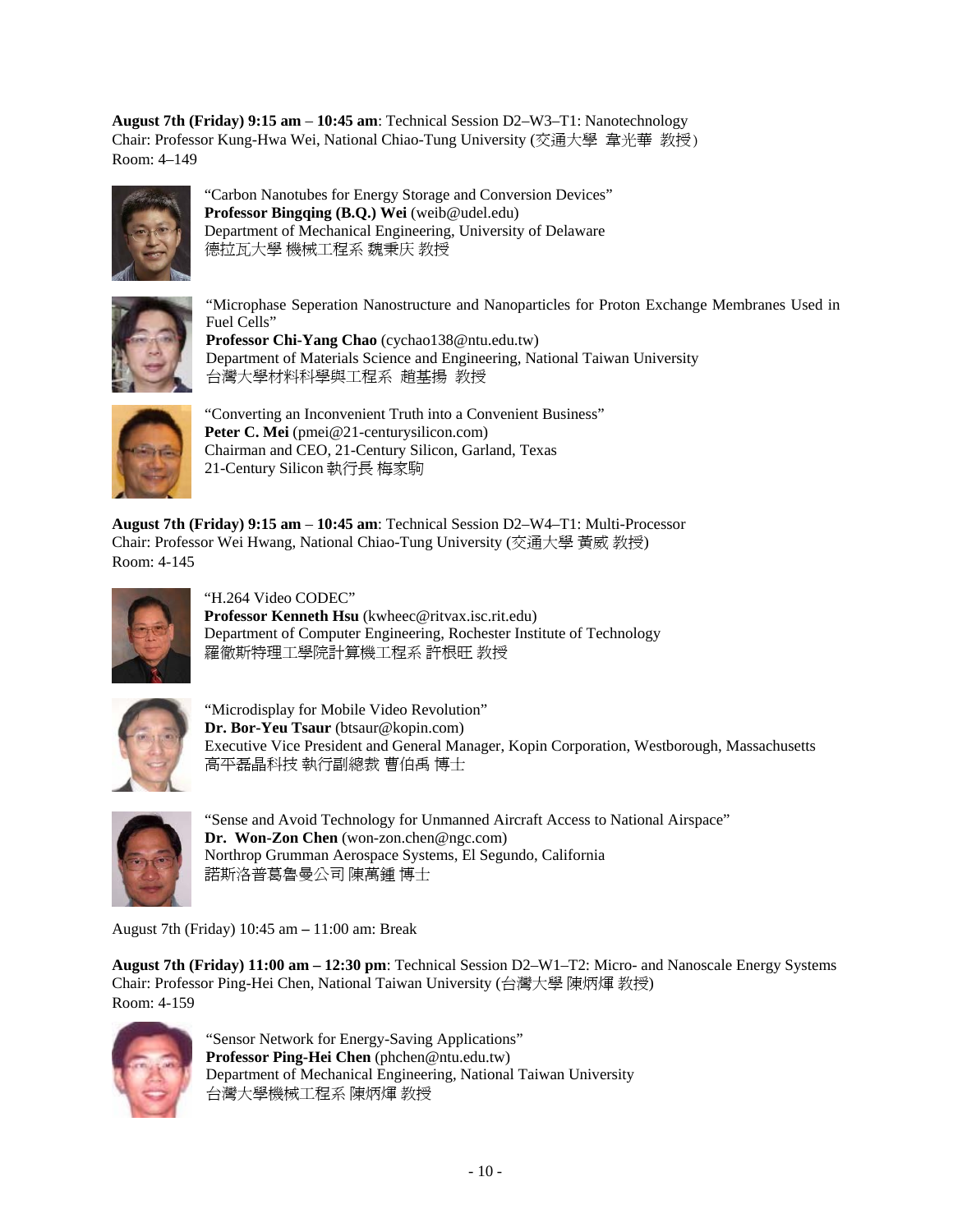

"Green Life Style Technology Development for Energy Saving" **Professor Da-sheng Lee** (f11167@ntut.edu.tw) Energy and Refrigerating Air Conditioning Engineering, National Taipei University of Technology 台北科技大學 能源與冷凍空調工程系 李達生 教授



"Third Generation Solar Cells" **Professor Wei-Fang Su** (suwf@ntu.edu.tw) Department of Materials Science and Engineering, National Taiwan University 台灣大學材料科學與工程系 林唯芳 教授



"Applications of Guided Mode Resonance device in Communication, LED and PV" **Professor Jenq-Yang Chang** (jychang@dop.ncu.edu.tw) Department of Optics and Photonics, National Central University 中央大學光電科學與工程系 張正陽 教授

**August 7th (Friday) 11:00 am – 12:30 pm**: Technical Session D2**–**W2**–**T2: Medicine and Public Health Chair: Dr. Jeng-Shin Lee, Harvard Medical School (哈佛醫學院 李政欣 博士) Room: 4**–**153



"Development of Cell and Gene Therapy" **Dr. Jeng-Shin Lee** (jlee@hihg.med.harvard.edu) Deputy Director, Harvard Gene Therapy Initiative, Harvard Medical School 哈佛醫學院基因治療計畫 李政欣 博士



"Gene Therapy of the Eye" **Dr. Tiansen Li** (tli@meei.harvard.edu) Massachusetts Eye and Ear Infirmary, Harvard Medical School 哈佛醫學院 麻省眼耳專科醫院 李田森 博士



"Induced Pluripotent Stem Cells Using a Single Excisable Lentiviral Vector" **Professor Gustavo Mostoslavsky** (gmostosl@bu.edu) Department of Medicine, Boston University School of Medicine

**August 7th (Friday) 11:00 am – 12:30 pm**: Technical Session D2**–**W3**–**T2: Nanotechnology Chair: Professor Chih-Hung Chang, Oregon State University (奧勒岡州立大學 張至弘 教授) Room: 4**–**149



"Nanodiamond, Carbon Nanowalls and Applications" **Professor Yonhua Tzeng** (tzengyo@mail.ncku.edu.tw) Dean, College of Electrical Engineering and Computer Science, National Cheng Kung University 成功大學電機資訊學院院長 曾永華 教授



"Assembly and Integration of Nano-Components Using Lead-Free Nano-Solders" **Professor Zhiyong Gu** (zhiyong\_gu@uml.edu) Department of Chemical Engineering, University of Massachusetts at Lowell 麻州大學洛爾分校化學工程系 谷志勇 教授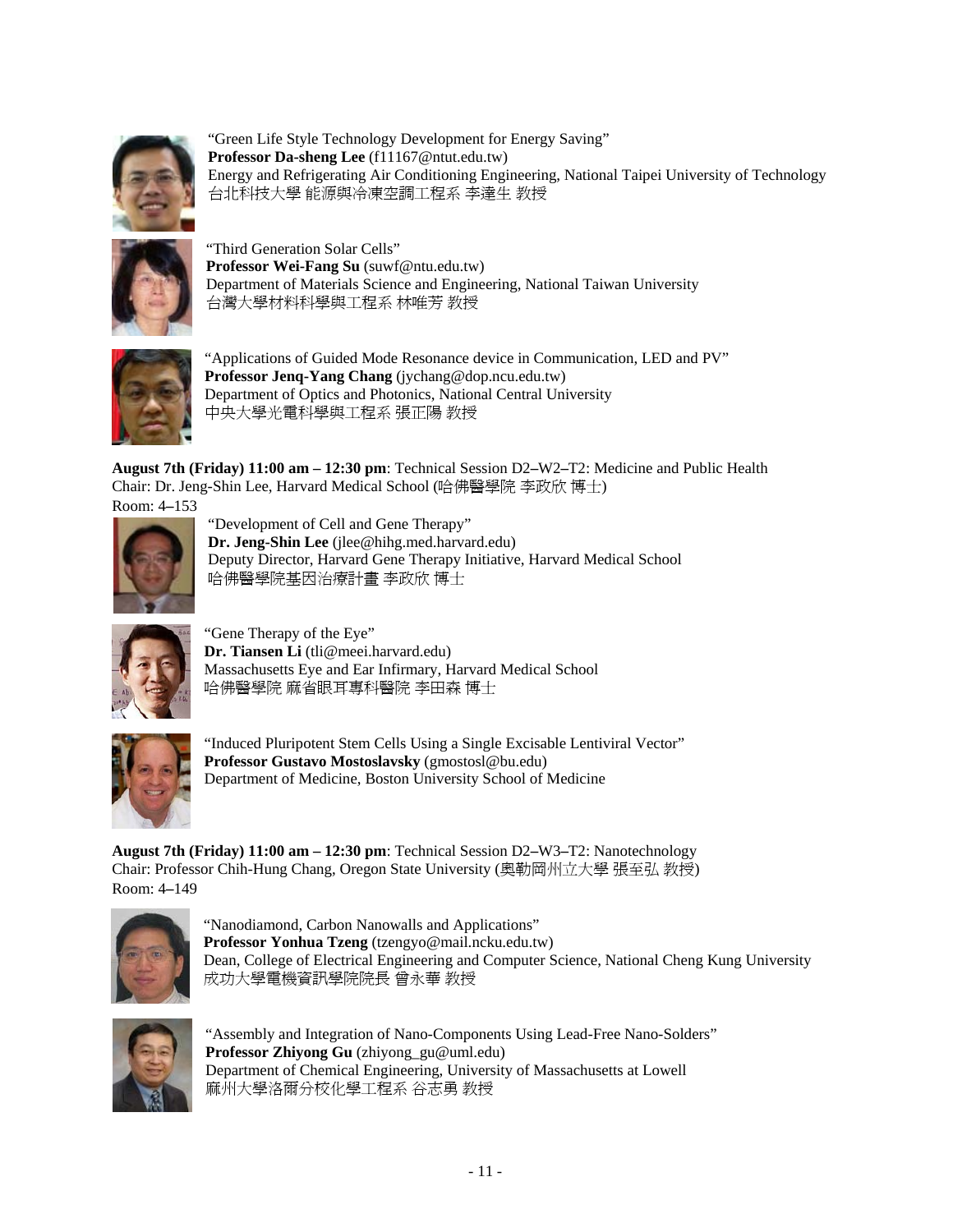

"Interface Engineering of Organic Electronics with Atomic-Layer-Deposited Thin Films" **Professor Feng-Yu Tsai** (ftsai@ntu.edu.tw) Department of Materials Science and Engineering, National Taiwan University 台灣大學材料科學與工程系 蔡豐羽 教授

**August 7th (Friday) 11:00 am – 12:30 pm**: Technical Session D2–W4–T2: System on Chip Chair: Professor Kenneth Hsu, Rochester Institute of Technology (羅徹斯特理工學院 許根旺 教授) Room: 4-145



"On-demand Memory Platform for Multi-Task Wireless Video Entertainment Systems" **Professor Wei Hwang** (hwang@mail.nctu.edu.tw) Microelectronics and Information Systems Research Center, National Chiao-Tung University 交通大學電子工程系 黃威 教授



"XML Content Processors for Web Application Firewall" **Professor Sheng-De Wang** (sdwang@cc.ee.ntu.edu.tw) Department of Electrical Engineering, National Taiwan University 台灣大學電機工程系 王勝德 教授



"QuteVP: A SystemC-based Virtual Platform for SoC HW/SW Co-Design and Co-Verification" **Professor Chung-Yang (Ric) Huang** (ric@cc.ee.ntu.edu.tw) Department of Electrical Engineering, National Taiwan University 台灣大學電機工程系 黃鐘揚 教授

**August 7th (Friday) 12:30 pm – 1:45 pm**: Lunch (Stratton Student Center W20 – 407)

**August 7th (Friday) 1:45 pm – 2:45 pm**: Keynote Speech (Room: 4–163)



Moderator: **Dr. Shan-Nan Chang** (sxc135@tecoboston.org) Director of Cultural Division, Taipei Economic and Cultural Office in Boston 駐波士頓台北經濟文化辦事處文化組組長 張善楠 博士



"Information Technology Development and Broad-Based Societal Implications: From Specific Research Agenda to World Culture and Heritage" **Professor Ching-chih Chen** (chingchih.chen@simmons.edu) Graduate School of Library and Information Science, Simmons College, Boston Project Director, Global Memory Net, NSF International Digital Library Program 美國國家科學基金會全球記憶網計畫首席負責人 聯合國教科文組織世界遺產中心遺產記憶網合作計畫首席負責人 陳劉欽智 教授

**August 7th (Friday) 2:45 pm – 4:15 pm**: Technical Session D2**–**W2**–**T3: Computational Biology Chair: Professor Li-San Wang, University of Pennsylvania (賓州大學 王立三 教授) Room: 4**–**153



"Discovery of a Novel Target for Cancer Therapy Using High-throughput Technologies" **Professor Hsueh-Fen Juan** (yukijuan@ntu.edu.tw) Department of Life Science, National Taiwan University 台灣大學生命科學系 阮雪芬 教授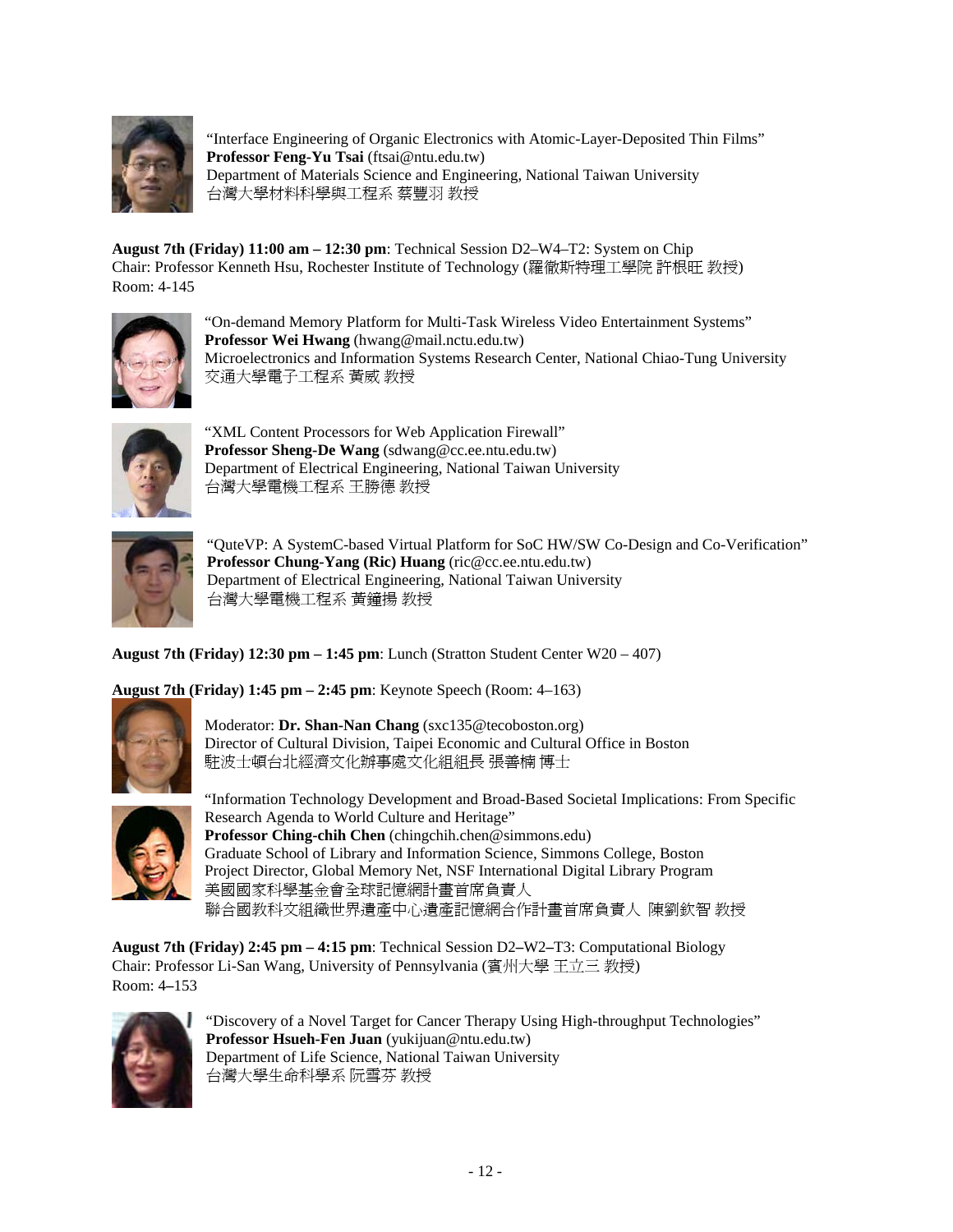

"High-Performance Computing in Network Biology" **Professor Chun-Hsi (Vincent) Huang** (huang@cse.uconn.edu) Department of Computer Science and Engineering, University of Connecticut 康乃狄克大學計算機科學與工程系 黃俊熹 教授



"Understanding Chromatin Organization and Gene Regulation with ChIP-seq" **Dr. Clifford Meyer** (cliff@research.dfci.harvard.edu) Research Scientist, Department of Biostatistics and Computational Biology, Dana-Farber Cancer Institute, Harvard School of Public Health



"Methods and Systems for ChIP-seq Data Analysis" **Professor D. Frank Hsu** (hsu@cis.fordham.edu) Department of Computer and Information Sciences, Fordham University, New York 紐約復旦大學計算機與資訊科學系 許德標 教授

**August 7th (Friday) 2:45 pm – 4:15 pm** : Technical Session D2**–**W4**–**T3: Network-on-Chip Chair: Professor Sao-Jie Chen, National Taiwan University (台灣大學 陳少傑 教授) Room: 4**–**145



"Error Control for On-chip Interconnect Networks" **Professor Paul Ampadu** (ampadu@ece.rochester.edu) Department of Electrical and Computer Engineering, University of Rochester



"Application-Aware Oblivious Routing and Bandwidth-Adaptive Networks" **Professor Srini Devadas** (devadas@mit.edu) Department of Electrical Engineering and Computer Science, Massachusetts Institute of Technology



"Multiband RF-Interconnect for Reconfigurable Network-on-Chip Communications" **Professor Mau-Chung Frank Chang** (mfchang@ee.ucla.edu) Director of High Speed Electronics Laboratory, University of California at Los Angeles 加州大學洛杉磯分校電機工程系 張懋中 教授

August 7th (Friday) 4:15 pm – 4:30 pm: Break

**August 7th (Friday) 4:30 pm – 6:00 pm**: Technical Session D2–W2–T4: Medicine and Public Health Chair: Dr. Yi-Hsiang Hsu, Harvard University (哈佛醫學院 許益祥 博士) Room: 4–153



"Omics Era: Transcriptomics, Pathway and Signature Analyses to Predict Diseases" **Professor Tianhua Tim Niu** (tn7b@cms.mail.virginia.edu) Department of Psychiatry and Neurobehavioral Sciences, University of Virginia School of Medicine 維吉尼亞大學醫學院 精神醫學與神經行為科學系 牛天華 教授



"The Link between Bone and Energy Metabolisms. Genome-Wide Association Studies of Complex Traits in the Framingham Study" **Dr. Yi-Hsiang (Sean) Hsu** (yhhsu@hsph.harvard.edu) Institute for Aging Research, Hebrew SeniorLife, Beth Israel Deaconess Medical Center 哈佛大學醫學院 貝絲·以色列·狄肯思醫學中心 希伯來老化醫學研究中心 許益祥 博士